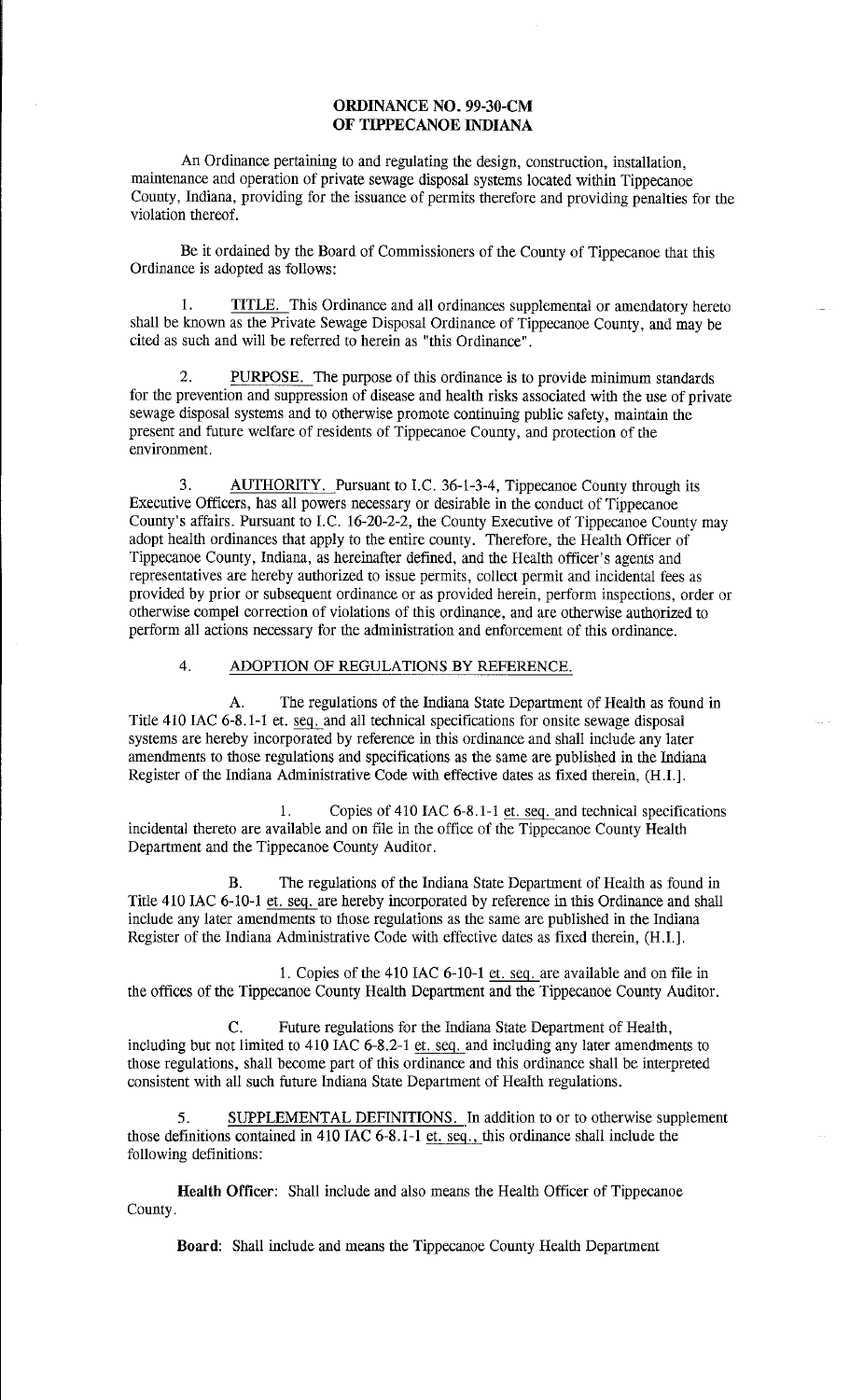Duplex: Means a dwelling as defined in 410 IAC 6-8.1-7 with two separate living quarters for two separate families

Residence: Means a dwelling, as defined in 410 IAC 6-8.1-7.

Multiple Family Units: Means any building or place used or intended to be used as a place of seasonal or permanent human habitation or for sleeping more than two (2) families.

Public Water Supply: Means a system which provides piped water for human consumption to at least fifteen (15) service connections or at least twenty-five (25) people at least sixty (60) days out of the year.

Planned Development: Means any land development which requires the specific zoning classification entitled "Planned Development".

Business Building: Means that building or structure utilized primarily for the purchase, sale, or exchange of goods or services or the maintenance of offices or recreational activities including, but not limited to, office buildings, apartments, condominiums, motels, mobile home parks, churches, campgrounds, schools, hospitals, nursing homes, subdivisions, restaurants, etc., at locations where such facilities may be approvable.

Private Sewage Disposal System: Means any sewage disposal facility not owned by a municipality or sanitary district or such a facility not administered by or constructed with approval from the Indiana State Department of Health and shall include septic tanks, aeration treatment tanks, finger systems or other subsurface absorption fields and any drains or tiles incidental thereto. Included within said definition is a sewage disposal system for residences and business buildings.

Existing Building Site: Means that tract, plot, subdivision lot, parcel, or other piece of land upon which is presently situated a residence, business, recreational, or other real estate use and upon which a private sewage disposal system has been in use prior to the effective date of this Ordinance. The definition of an existing building site shall also include unimproved tracts, plots, parcels, and other legally divided pieces of land in existence prior to the effective date of this ordinance and those subdivision lots which have been approved by all requisite authorities, including the Tippecanoe County Area Plan Commission (the "APC"), and have unexpired primary approval from the APC as of the effective date of this Ordinance.

Future Building Site: Means that tract, plot, portion of a subdivision, parcel, or other piece of land created or subdivided subsequent to the effective date of this ordinance, and upon which residential, business, recreational, or other buildings are to be located or placed. To be a future building site under this Ordinance, the building site must further comply with requirements of this Ordinance found hereafter.

6. SYSTEM REQUIREMENTS:- Where a sanitary sewer system is not available to serve a building site, all persons owning, leasing, or otherwise occupying property shall comply with all applicable Indiana State Department of Health regulations, 410 IAC 6-8.1-1 et. seq., 410 IAC 6-10-1 et. seq., as well as all amendments and supplements thereto including but not limited to 410 IAC 6-8.2-1 et. seq. and other state regulations, any local ordinances, and the following provisions of this Ordinance for a private sewage disposal system:

A. No person shall throw, run, drain, seep, or otherwise dispose into any of the surface waters or ground waters of Tippecanoe County, or cause, permit, or suffer to be thrown, run, drained, allowed to seep or otherwise disposed into such waters, any organic or inorganic matter that would cause or contribute to a health hazard or water pollution.

B. Should a private sewage disposal system fail, the failure shall be corrected by the owner or occupant of the property served by such system within the time limit set by the Health Officer.

### 7. QUALIFIED BUILDING SITES.

A. Minimum Size. In order to be considered for a private sewage disposal system, a future building site shall have a minimum area based on and determined by the soil loading rate, calculated as provided in applicable regulation or rule of the Indiana State Department of Health, of the soil located upon the building site. Those building sites which have a soil loading rate of thirty hundredths (0.30) gpd/sq. ft. gallons per day per square foot)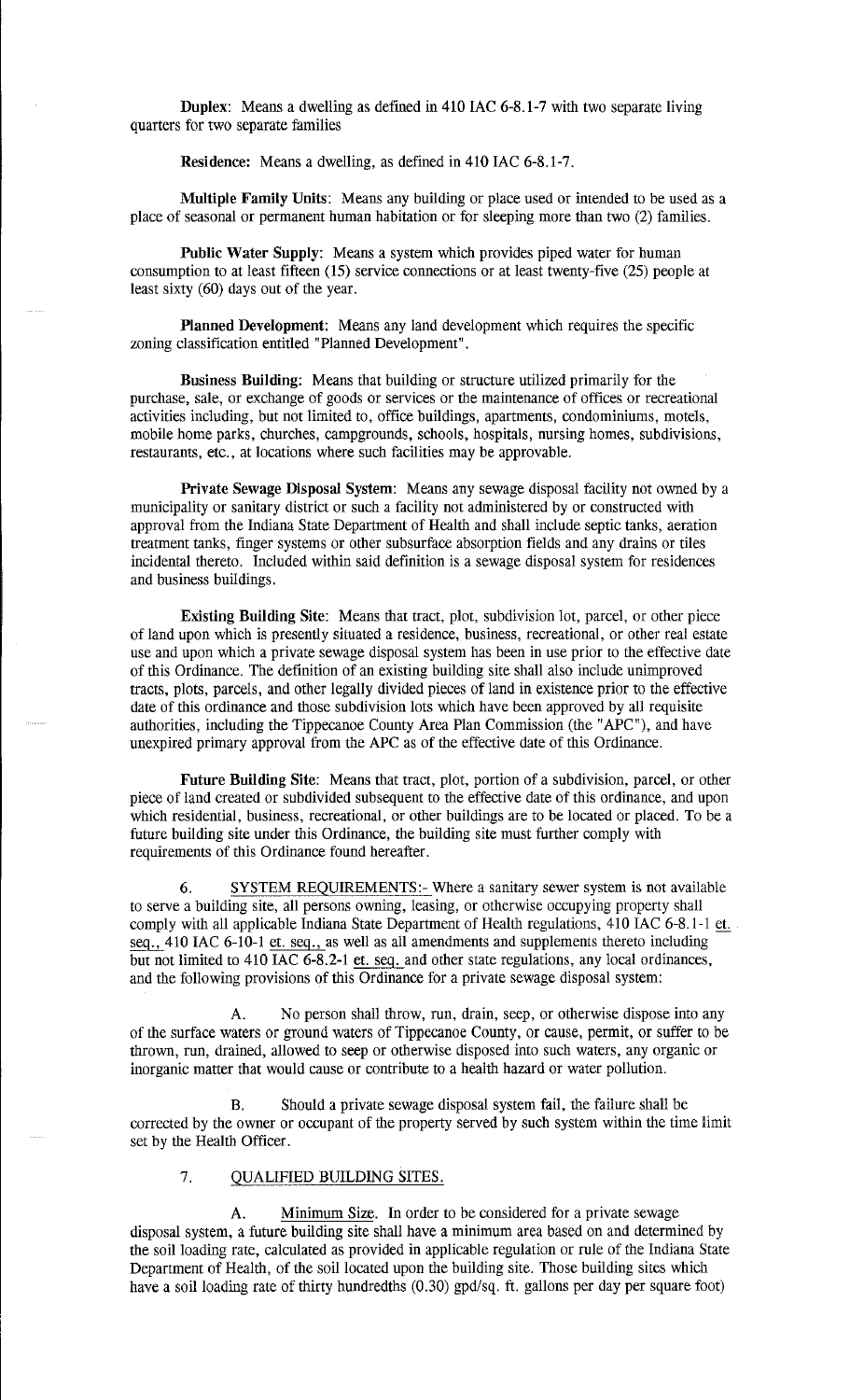or less shall have a minimum lot size of 43,560 square feet (l acre). Those building sites having a soil loading rate of fifty hundredths (0.50) gpd/sq. ft. or more must have a minimum lot size of 30,000 square feet (0.69 acre). The soil loading rate for a future building site shall be determined by a soil profile, including no less than three borings per site and with the most restrictive boring used to determine the soil loading rate, performed by a soil scientist using generally recognized methods and consistent with Indiana State Department of Health regulations, guidelines, and rules.

B. Replacement System. In order to qualify as a future building site, the proposed site must have sufficient suitable area contained within the future building site for the proposed initial private sewage disposal system as well as an additional area (an alternate site meeting the criteria required by state regulations and local ordinances for installation of septic systems) approved by the Health Department, for installation of a second absorption field of similar design and configuration as the proposed initial private sewage disposal system so that additional area may be utilized as necessary to repair or replace the private sewage disposal system.

C. Existing Sites. A proposed initial private sewage disposal system for an existing building site shall conform with existing regulations, guidelines, and rules of the Indiana State Department of Health and this ordinance. Such existing building sites shall not be required to be of minimum size or contain an alternate area for a replacement system as stated above.

# 8. PERMITS.

# A. Application.

1. Before the commencement of construction, alteration or repair of a private sewage disposal system, the owner or his agent shall apply in writing to the Tippecanoe County Health Department's Office for a permit to construct, alter or repair a private sewage disposal system, which application shall set out the date of the intended construction, alteration, or repair, topographic and soil characteristic information as well as other information required in 410 IAC 6-8.1-48 and 410 IAC 6-10-6, previously incorporated herein by reference, and expressly stating that the owner has complied and will at all times comply with the standards set out in this Ordinance. No permit will be issued if it is determined the issuance of such a permit would violate or otherwise be inconsistent with the provisions of 410 IAC 6-8.1-1 et. seq., 410 IAC 6-10-1, et. seq., any Federal or State statute or regulation and any ordinance of Tippecanoe County, or would otherwise be reasonably expected to cause or contribute to an unsanitary condition or an unacceptable probability of groundwater contamination or construction of a private sewage disposal system with an unacceptable risk of failure.

All applications and plans for a private sewage disposal system for future building sites and for a proposed initial private sewage disposal system on existing building sites which utilize a curtain tile or drain shall include a certification from a professional engineer, professional geologist, or professional land surveyor, indicating the location of such a drain or tile with respect to the private sewage disposal system, the depth of the tile or drain, the outlet of the tile or drain and the elevations of the drain with regard to site topography and shall otherwise confirm and certify that the plans incidental to the curtain tile or drain are sufficient to effectively drain subsurface water from the perimeter of the private sewage disposal system absorption field. All curtain drains or tiles shall be built per plans certified by the professional engineer or professional geologist or professional land surveyor.

Ordinance.

# 2. Permit fees shall be payable as provided by Tippecanoe County

3. No private sewage disposal system shall serve more than one (1) single dwelling or business building. However, a curtain tile or drain serving a private sewage disposal system may be located on a site other than the site for the private sewage disposal system if the right to use and otherwise maintain the tile or drain is protected by easement, covenant, or other similar enforceable rights to protect the tile or drain serving the private sewage disposal system. No permits will be issued for multiple family units served by a private sewage disposal system unless permitted by 410 IAC 6-10-1 et. seq.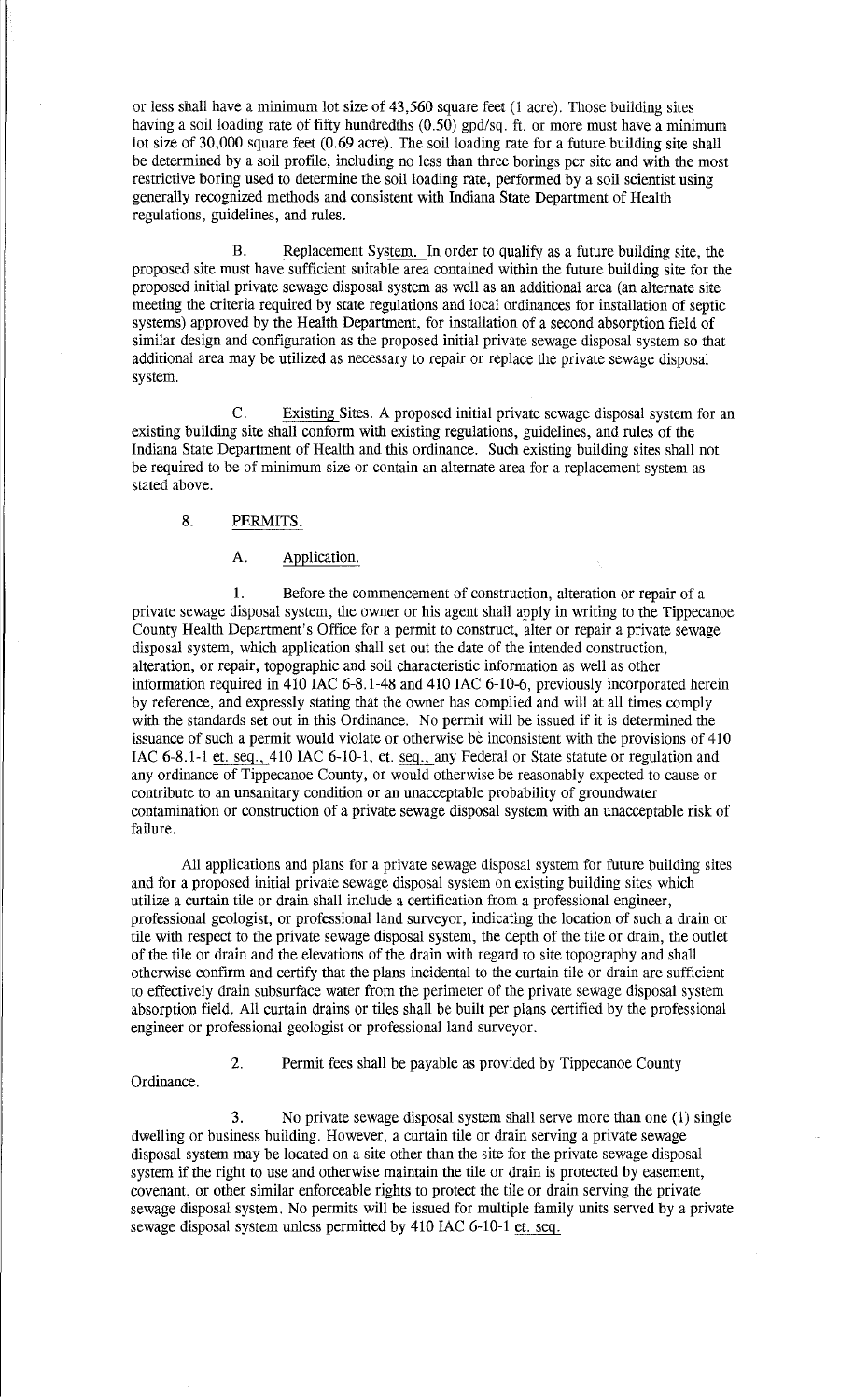4. A permit for the installation of a private sewage disposal system, whether issued prior to or after the adoption of this Ordinance, shall lapse and be void if work has not been started within 180 days and completed within one year after issuance.

S. No part of a private sewage disposal system for a residence shall be located closer than 25 feet to a surface water drain tile, running stream or surface water drain. All rules and regulations of the Tippecanoe County Drainage Board will apply to any legal ditch or drain. All parts of the system must be kept at least SO feet from any water well.

6. Because of the hazards regarding potential ground water contamination resulting from the development of subdivisions, planned developments, parcels and other divisions of land for development, the Health Officer may, at the Health Officer's discretion, decline to issue a permit for a private sewage disposal system if the Health officer determines said system is reasonably expected to cause or contribute to a health hazard or an unsanitary condition unless a public water supply is provided.

Those factors to be considered by the Health Officer in making a determination to issue or decline to issue a permit unless a public water supply is provided include, but are not limited to, the requirements of 410 IAC  $6-8.1-1$  et. seq. and 410 IAC  $6-10-1$  et. seq., soil and geological conditions, the depth of the water table and the quantity of water available, and evidence of contaminants in excess of drinking water standards as established or otherwise referenced in the Safe Drinking Water Act  $(42 \text{ U.S.C. } 201 \text{ et. } seq.)$  as it may be amended.

## 9. INSPECTIONS.

A. The Board, its agent, or the Health Officer or his or her agent shall be permitted to enter upon all properties for purposes of inspection, observation, measurement, sampling and testing necessary to insure compliance with this Ordinance and to verify no private sewage disposal system has failed.

B. Inspections for private sewage disposal systems shall be conducted before construction begins. No construction of the private sewage disposal system may take place if the private sewage disposal system site is disturbed or altered after the onsite evaluation by the addition of fill material (other than construction necessary for the private sewage disposal system itself) or by cutting, scraping, compaction or the removal of soil, until a new evaluation has been conducted and a modified permit has been issued. In the event the on-site inspection indicates site limitations, arising from topography or soil characteristics or other site characteristics, the site owner or his agent is responsible for designing a private sewage disposal system which addresses the demands of the site in accordance with rules established in 410 IAC 6-8.1-1 et. seq., 410 IAC 6-10-1 et. seq., and this Ordinance.

### 10. PETITION FOR REVIEW.

A. The Tippecanoe County Health Officer shall hear appeals incidental to the issuance and revocation of permits if, within 15 days following the date of receipt of an issued permit, permit modification, notice of permit denial or notice of permit revocation, any person aggrieved by such action files a petition for review concerning such action with the Board.

B. A petition for review shall state;

1. the name, address and telephone number (if applicable) of the person making the request (petitioner);

2. identify the interest(s) of the petitioner which is effected by the permit issuance, denial, modification or revocation;

3. state with particularity the reasons for the request;

4. state with particularity the issues proposed to be considered;

S. include proposed terms or conditions which, in the judgment of the petitioner, would be appropriate to carry out the requirements of this ordinance and 410 IAC 6-10-1 et. seq- or 410 IAC 6-8.1-1 et. seq. and of any other applicable law or legal requirement.

C. If the Tippecanoe County Health Officer declines to grant relief requested by any person who has filed a petition for review as referenced above, then that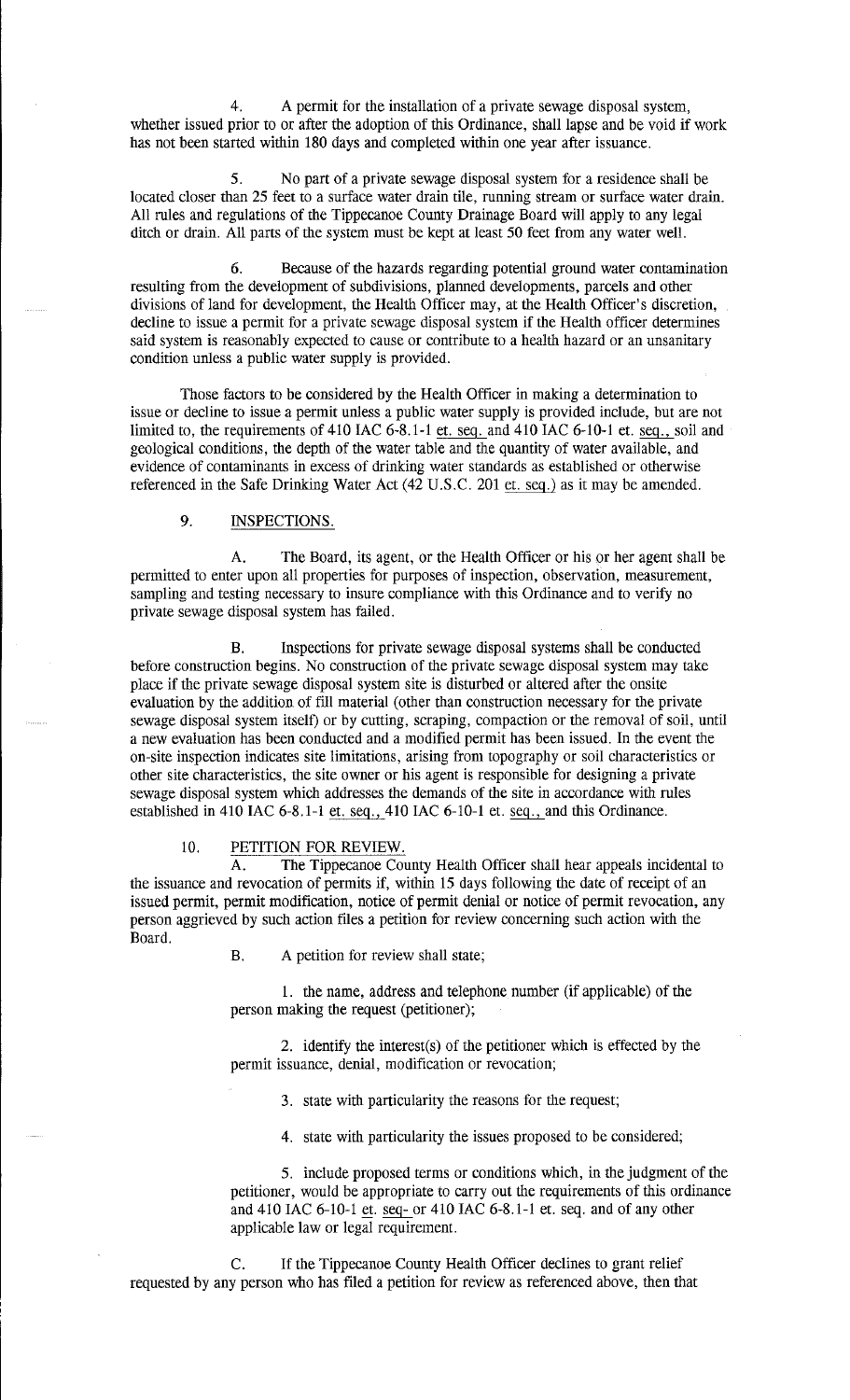aggrieved person shall have the right to request the appointed members of the Board of the Tippecanoe County Health Department hear and reconsider the relief requested in the petition for review. Any petition for review by the appointed members of the Board shall be in writing and be filed with the Board within 15 days of mailing of the Health Officer's decision on the petition for review. Any further consideration of the relief requested shall be as provided in I.C.  $4-21.5-5-1$  et seq.

D. The procedures established in I.C. 4-21.5-3-26 shall apply to the conduct of any hearing referenced herein unless inconsistent herewith. Any notices required to the Department, Health Officer, and Board shall be sufficient if mailed or hand delivered to the Department's office if the notice is received before expiration of the time for filing the notice.

### 11. ENFORCEMENT.

A. Any person found to be violating any provision of this Ordinance shall be served by the County Board of Health or the duly appointed Health Officer with a written order stating the nature of the violation and providing a reasonable time limit, but not less than 30 days nor more than 90 days, for correction of any violations of this ordinance. The written order shall be served either by certified mail or personal service by the Health Officer of Tippecanoe County or his designate.

B. Any person who shall continue any violation of this Ordinance beyond the time limit provided for correction of any violation of this Ordinance, or who performs any act prohibited herein or shall fail to perform any duty lawfully enjoined or who shall fail, neglect or refuse to obey any lawful order given by the Health Officer shall be punished for the first offense by a fine of Fifty Dollars (\$50.00). Each day a violation of this Ordinance continues shall constitute a separate offense for which a separate fine may be levied.

C. Application of this Ordinance or any part of this Ordinance is intended to be consistent with 410 IAC  $6-8.1-1$  et. seq. and 410 IAC  $6-10-1$  et. seq. and any regulations supplementing, replacing, or repealing those regulations including but not limited to 410 IAC 6-8.2-1 et. seq. This Ordinance shall be interpreted consistent with said regulations and any inconsistency of this ordinance with any statute, regulation, or other ordinance shall be resolved in favor of enforceability of this ordinance. Any reference herein to any regulation of any Department of the State of Indiana shall include any future amendment or replacement of those regulations by regulations approved or adopted subsequent to the effective date of this ordinance.

12. REMEDIES. The Health Officer may bring actions in the Tippecanoe Circuit Court or Superior Courts of Tippecanoe County for mandatory and injunctive relief for the enforcement of and to secure compliance with any order or orders made by the Health Officer or to otherwise provide for the enforcement of this Ordinance. Any such action for mandatory or injunctive relief may be joined with an action to recover the penalties, costs and expenses provided in this Ordinance. In the event any legal action is necessary to enforce this Ordinance, the Health Officer may seek recovery of costs and expenses reasonably incurred to enforce the provisions of this Ordinance including, but not limited to, reasonable attorney's fees and other costs.

13. SEVERABILITY. Should any section, paragraph, sentence, clause or phrase of this Ordinance be declared unconstitutional or invalid or unenforceable for any reason, the remainder of said Ordinance shall not be affected thereby and shall remain in full force and effect. Unless the context requires a different interpretation, any reference to the masculine, feminine, or neuter gender shall include any other gender.

14. EFFECTIVE DATE. This Ordinance shall apply to all of Tippecanoe County, Indiana, as of the date from and after its adoption and approval by the Commissioners as stated herein and any publication as required by law.

15. REPEALER. The provisions of Ordinance 79-10, 81-2, 83-4, 86-5, 89-26-CM, and 92-09-CM are hereby superseded and repealed by this Ordinance.

PASSED AND ADOPTED on this 15th day of November, 1999.